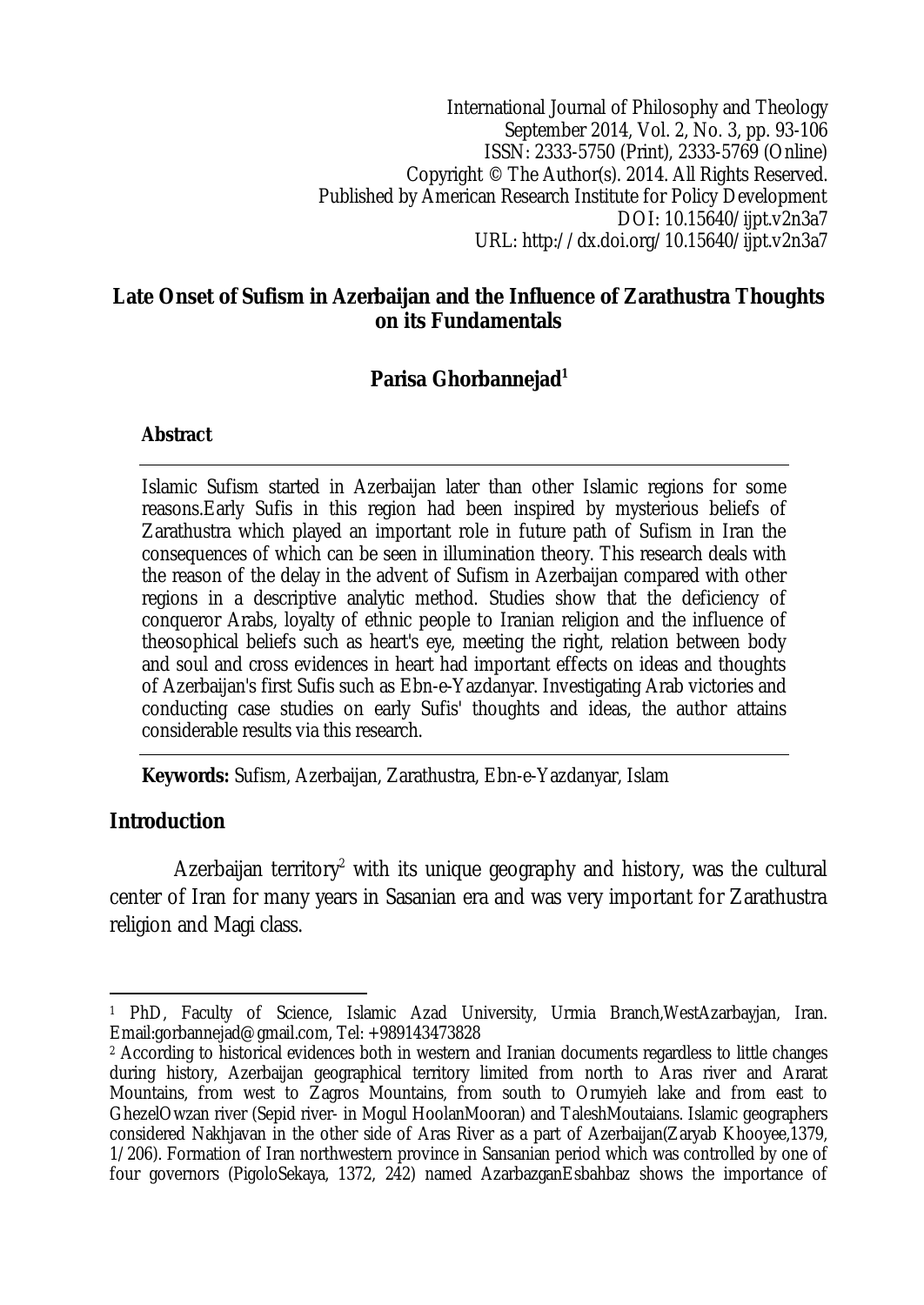It was a symbol for Iranian rituals with many temples and large estates which belonged to Mogi. Historical sources confirm that there was a mysterious intellectual background in this territory before Islam which not only continued after Arabs invasion of Iran but also its effects and consequences remained as domestic Sufism. Although Sufism started in Azerbaijan later than other Islamic regions, but traces of pre-Islamic theosophical beliefs remained among Sufis of Azerbaijan. These thoughts continued alongside exclusive and pure Islamic Sufism initiated and penetrated in the third Hegira century in this territory. This had a long history in the tenet of chivalry which appeared in Azerbaijan as the result of political and social evolutions.

Among all the cities mentioned by Islamic geographers just some of them were the origin of the growth and spread of Azerbaijan Sufism such as: Ardabil, Oromiyeh, Tabriz, Sarab, Khoy, Maragheh, Shabestar and Ahar. Authors of "MasalekvaMamalek" (rituals and territories) books describe cities of Azerbaijan and mention that they have almost fair weather, desirable fruit gardens, abundant mineral water, nice-looking people, prosperous markets full of goods and customers and various religious centers. Tolerance of citizens with different religions in these cities surprised the authors.

No research has been done on this topic yet and the recent study will survey reasons of delay in starting Islamic Sufism in Azerbaijan compared with other Islamic regions in an analytical approach and will address the influence of Zarathustra theosophical ideas on initial beliefs of Sufis. The importance of the study is highlighted in analyzing the proximity of Islam and Zarathustra theosophical thoughts in the region and their mutual interactions which shows that artistic (theosophical) view to religion exists in all divine religions.

### **Background of Islamic Sufism in Azerbaijan**

Unlike other Islamic territories such as Egypt, Morocco, Hijaz, Iraq and Khorasan, well-known mystics and Sufis<sup>3</sup> introduced themselves to Islamic culture and civilization from Azerbaijan.

 $\overline{\phantom{a}}$ 

Azerbaijan in Sasanian period and early Islamic era. Although just two cities of Ganzak and Orumiyeh were mentioned in Pahlavi and Zoroastrian texts (Oryan, 1371, 69).

<sup>&</sup>lt;sup>3</sup> Such as ErafilMaghrebi (late 2<sup>nd</sup> century), Yousef Asbat (d 196 AH), Abu-alasvad Maki (late 2<sup>nd</sup> century), Abu-Hashem Koofi (d 161 AH), DavoodTayeeAntaki (d 166 AH), OveysGharani (d 37 AH),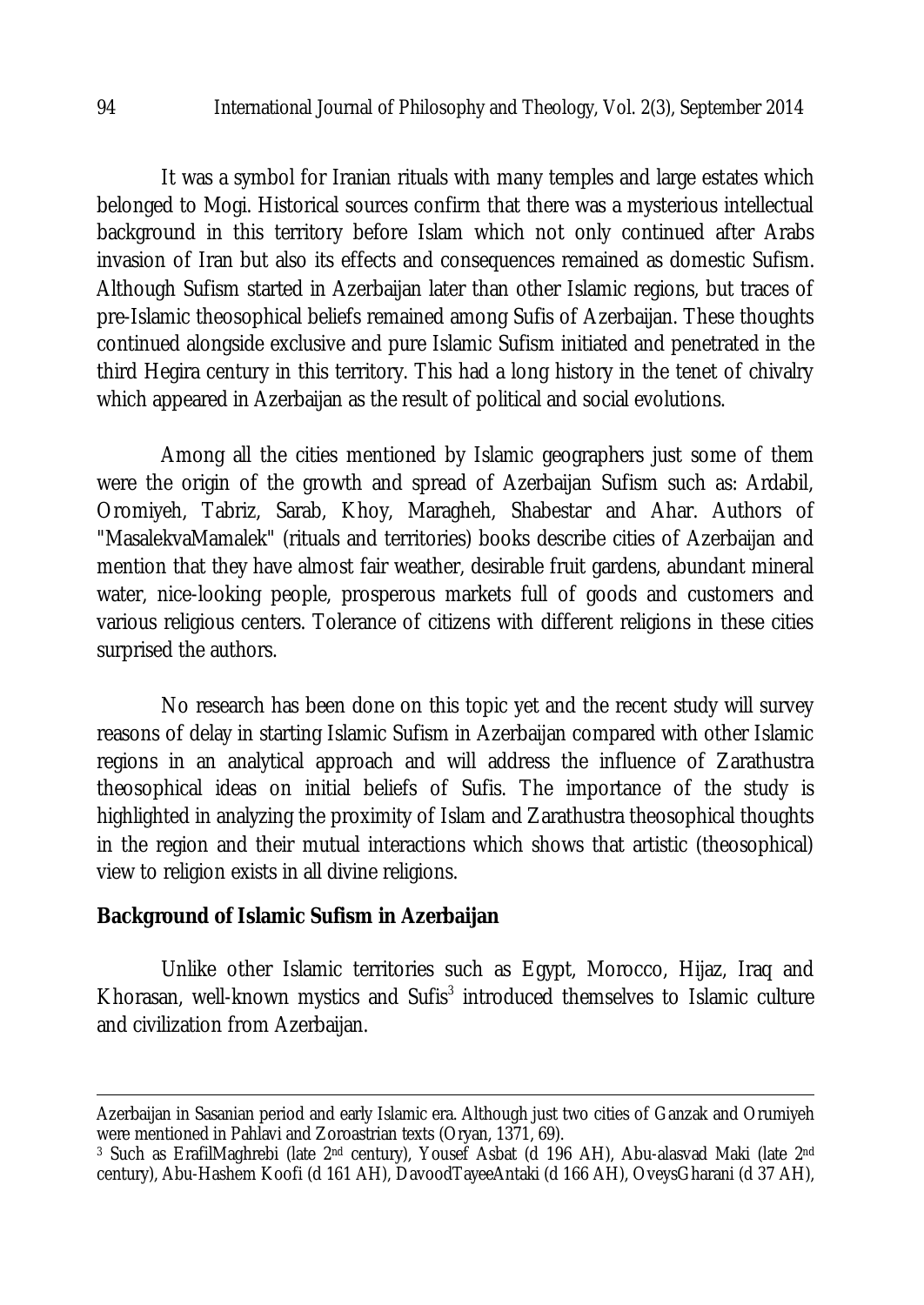Abu-Isaac Ebrahim-ebne-YahyaJoveynani<sup>4</sup> (Karbalayee, 1349,1/275) was the first mystic who lived in late  $3<sup>rd</sup>$  Hegira century. According to Rowzat-al-Jenan (written at  $9<sup>th</sup>$  century in Azerbaijan), he was the first person known as a mystic in this region(ibid). But in some credible documents which belong to first centuries on Sufism history such as Solmi's andTabaghat-al-Sowfieh (d 412 AH), Ansari's Tabaghat-al-Sowfieh (d 481 AH) and even in Jami's Nafahat-al-Ons (d 898 AH), Abual-Hassan Alarmooy has been mentioned as the first known Sufi in Azerbaijan with a social base and khanqah (monastery). He lived in second half of 3<sup>rd</sup> Hegira century contemporary with Abu-Abdollah-ebne-KahfifShirzai (d 371 AH) and Sheikh Abu-AbdollahRoodbari (d 369 AH) but there's a little information on his life and beliefs. We only know "he was one of the elders of the tribe contemporary with Hosri<sup>5</sup> (d 371 AH) (Attar Neishaboori, 1366, 2/pp 288, 291).and Abu-AbdollahRoodbari and Ebne-Khafif. He lived in Oromi and was buried there." (Jami,1370, 239)

Jami quoted this short description of Abu-AlhassanOrmavi with small changes in Tabaghat-al-Sowfieh. Ansari mentioned his name as Abu-AlhosseinOrmavi and wrote: "Bu-Alhossein was a Seyed (descendant of the prophet) from this tribe." (Ansari Heravi ,1362, 532).

And other content is the same as Tabaghat-e-Ansari text. On the other hand, taking a careful look at another Ebn-e-YazdanyarOrmavi's grave, a Sufi from Azerbaijan, this text can be read clearly: "This is the grave of high excellency sheikh Abu-al-Bakr Hosseinebne Ali OromiYazdanyar ....died in 3<sup>rd</sup> decade of fourth Hegira century<sup>6</sup>" (Ramyan, 1340, 159). Accordingly, Ebn-e-Yazdanyar whose biography has been mentioned in most of credible and first references of Sufism is a predecessor to Abu-AlhosseinOromi and is the first Sufi of this region. Abu-AlhosseinOrmavi was contemporary to Ebn-e-Khafif and Roodnari and Hasri who died in the second half of fourth hegira century. Ebn-e-Yazdanyar had a special position and rank which made him different from Baghdadis like Shebeli, etc. and their method of Sufism.

 $\overline{a}$ Hassan Basri (d 10 AH), Muhammad Vase cotemporary with Hassan Basri, Abu-IssacBalkhi (d 166 aH), ShafighBalkhi (d 174 AH), Abu-Ali Marvzi (d 187 AH).

<sup>4</sup> Related to a district of Tabriz which has been ruined.

<sup>5</sup>"Abu-al-Hassan Hosri Baghdadi was from Basra and lived in Baghdad and was sociable with Shebeli. He has a notable position and participated in Sema with his followers. He was detracted in presence of Caliph. So Caliph investigated him and finally let him go"

<sup>6</sup> -This tombstone was in Orumyeh until early years of 14thShamsi Century and now is kept in ancient Iran museum.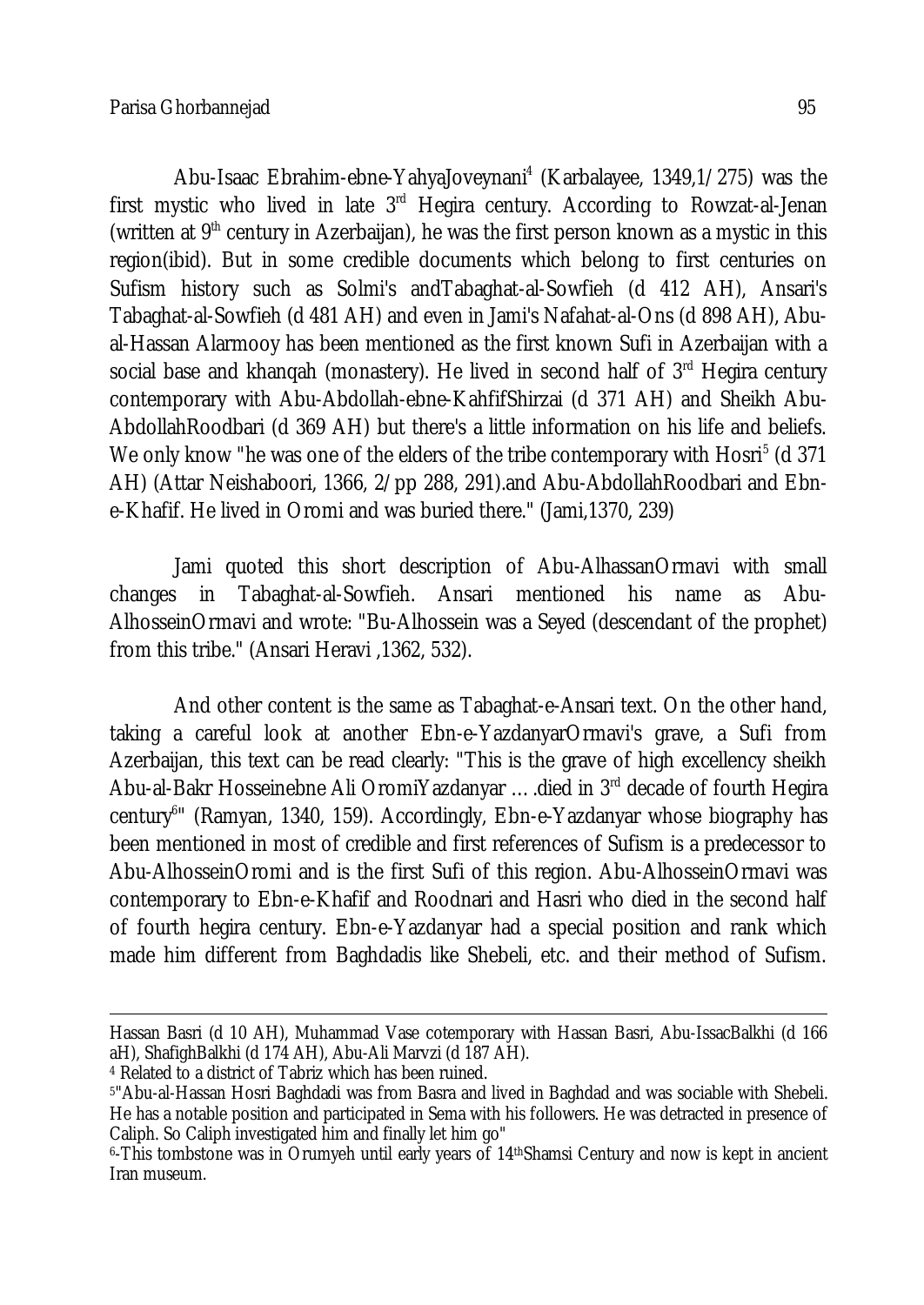Consequently, Sufism history in Azerbaijan is not earlier than second half of third hegira century (birth date of Ebn-e-Yazdnayar).

It's necessary to consider two hints at this stage: first why Islamic Sufism appeared after 3 or 4 centuries after Arab invasion of Azerbaijan? Second what was the manifest of early Sufis of Azerbaijan which can be interpreted as a sign of connection between Islamic Sufism and heritage of culture and pre-Islam religions? First, the issue of delay in the existence of Islamic Sufism in Azerbaijan is addressed.

## **Investigating Reasons of Delay in Sufism Appearance**

Undoubtedly, the spread of Islam in Azerbaijan has not occurred at the same time as in Iraq, Hijaz and Yemen. In Hijaz, since the first Hegira year, the base for Islamic governance and the spread of Islam, a prophetic religion, was formed. Yemen joined this scope when Prophet Muhammad was still alive and Iraq and Egypt joined the territory of Islam governance and culture in Rashidun Caliphate era at the first half of first Hegira century. Although Azerbaijan was invaded by Muslim warriors in the first years of third decade in first Hegira century and according to authors of victory books Arabs arrived at Azerbaijan since then (23-643 AH), no government established there capable of setting up Islamic social cultural institutions and just civil institutions became active and Azerbaijan residents were loyal to their old beliefs of Zoroastrianism till early years of  $4<sup>th</sup>$  century<sup>7</sup> (Petroshfski, 1351,46). According to archaeologists' findings and reports of Muslim travelers such as Abu-Delf itinerary ( Abu Dolaf, 1407, 363). there are evidences that Takht-e-Soleyman fire temple and Zoroastrianism school of Azerbaijan were active and provided Azerbaijani Zoroastrians society of Azerbaijan with religious services.<sup>8</sup>

 $\overline{\phantom{a}}$ 7 -Although Schpoler evaluated Krimsky comments about large number of Zoroastrians in Iran till 4th Hegira century as an exaggeration, but did nor deny it. (Schpoler, 1369, 1/ 346 -349). Whom adopted Islam in Azerbaijan never left all of their Zoroastrian beliefs aside (Chuksi,1381,134). Most of residents in cities of Sistan and Azerbaijan remained Zoroastrian till mid-Abbasid period .Muslims had no access to the villages beside Aras river till later tears of 3rd century (ibid, 96- 102). for more information look at :( Movahed, 1385, 144-145).

<sup>8</sup> -Zoroastrianism initiated from east of Iran plateau about 500-600 B.C. Magus supported this religion (VidenGreo, 1377, 112). and made use of the chance from ruling Sasanian dynasty to join Zarathustra life with their domestic land of Azerbaijan (little Mad) in competition with eastern Magus lived in Rey (Bois, 1374 ,94). built numerous religious centers in Azerbaijan and they were successful to show their homeland as the center of Zoroastrianism. This claim has been mentioned in Islamic documents and many of them considered Azerbaijan as the birth place of Zarathustra (Ammozgar, 1375, 22). Azerbaijan was important for Sasanian government and religion in military and religious aspect and Kertir built new fire temples and boosted Parthian kings' summer palace as Azargoshtasb fire temple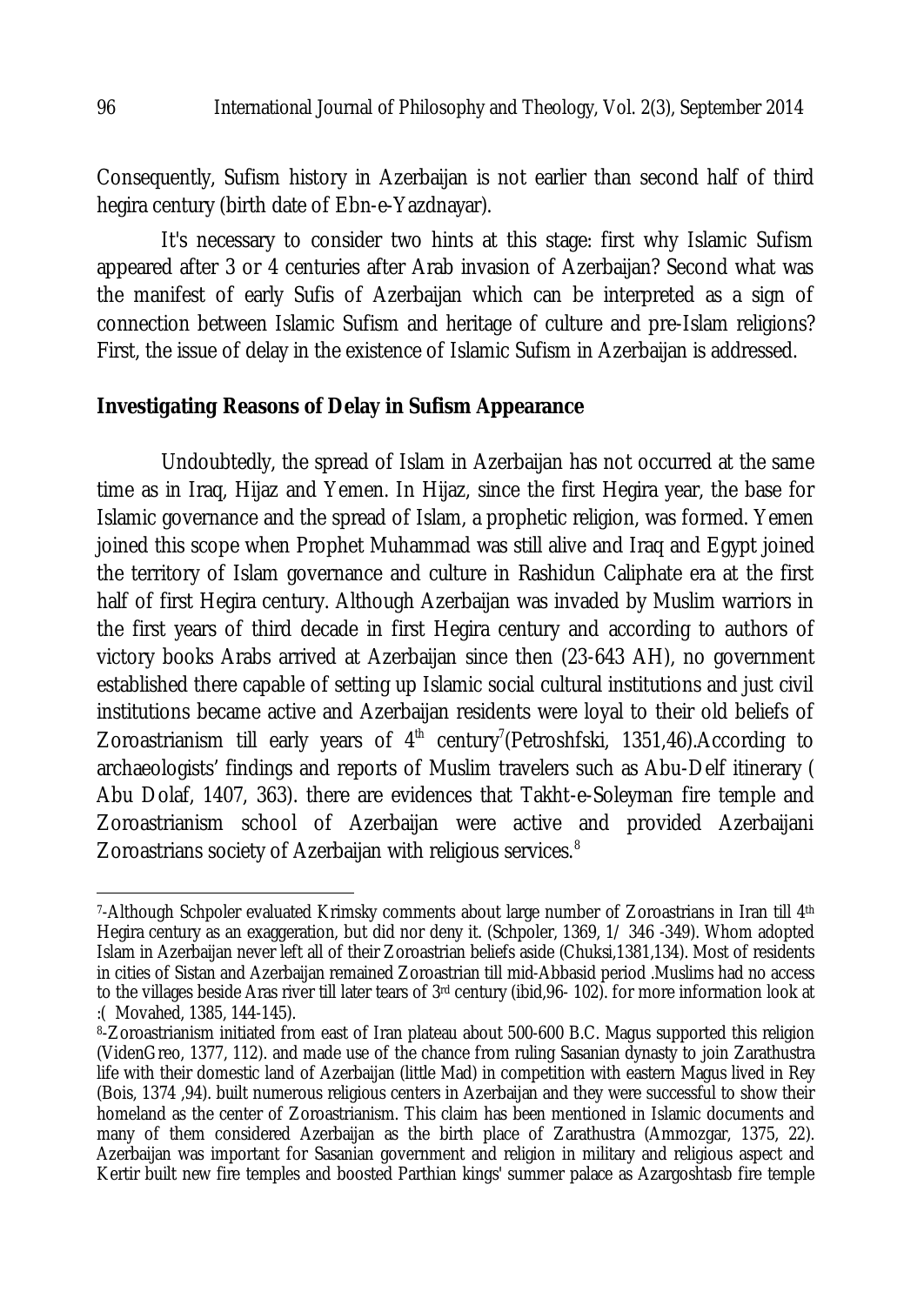Azerbaijanis paid annual taxes to the invaders for their personal freedom and conducting religious behaviors in fire temples especially at Takht-e-Soleyman (Chuksi,1381, 30). On the other hand, due to the lack of permanent presence of Arab army in Azerbaijan, people had the opportunity to revolt. Such insurgencies took place in Ardabil, Oromieh till 3rd century of Hegira(Sayeedi,1379, 7/478;Kasravi, 1355, 106 ). It was only at the late years of Umayyad dynasty (41 to 132 AH) that Arab colonies could fix their footprint in Azerbaijan especially in the rural areas where insurgents were active. Tabriz was established by Zobeydeh wife of Haroon-al-Rashid (170-193 AH) on the wreckage of an Iranian village (Chuksi, 47). In later years, Muslim immigrants built their mosques in cities like Ardabil in places where they had not to pass Zoroastrians neighborhoods. If we consider mosque as a base for Muslims and a sign of Islam spread, in places far away from major cities of Azerbaijan there was no mosque <sup>9</sup>(ibid, 117-118).

According to historical analysis of new historians, increasing Arab population may be a reason for Khorramdinan uprising in third Hegira century, a riot led by a heretic semi-Zoroastrian named Babak with followers among commons and rural society. He was a guard for Mazdak beliefs and a propagandist for his manner. Hatam-ebne-Harasameh, ruler of Azerbaijan, led an uprising as vengeance for his father. Khorramdinan made use of this as an opportunity to crack Arab domination. BabakKhorramdin's uprising led to his dominance on cities like Ardabil and after 20 years of fighting he was finally captured and executed in 223 AH. His followers escaped to Azerbaijan Mountains and their staying in remote rural areas made it difficult for Islam to diffuse in such places (Schpoler, 1398,370). Weak Sajian dynasty (267 to 317 AH) who disobeyed Abbasids was a chance for Zoroastrian society to live peacefully alongside Muslim Arab colonies in Azerbaijan and keep their religion and traditions for years. It was just after invasion of fanatical Turk tribes with hardline opinion on traditional Islam in, ( Basani,1366, 5/278).

Rich Zoroastrian families can be found from Ardabil to Oromieh till  $4<sup>th</sup>$ Hegira century which remained from religious feudalism of Sasanian era and had both land ownership and religious leadership. They were almost from Zoroastrian priest families and they guard Zoroastrianism.

 $\overline{a}$ (Army fire place) and supported religion and government there and secured Hirbods, priests and Sasanian kings.

<sup>9</sup> - In Gharan khan era there was no mosque or bathroom of Islamic style in Azerbaijan. For more information look at:( rashid-aldin-Fazlallah, 1940, 325).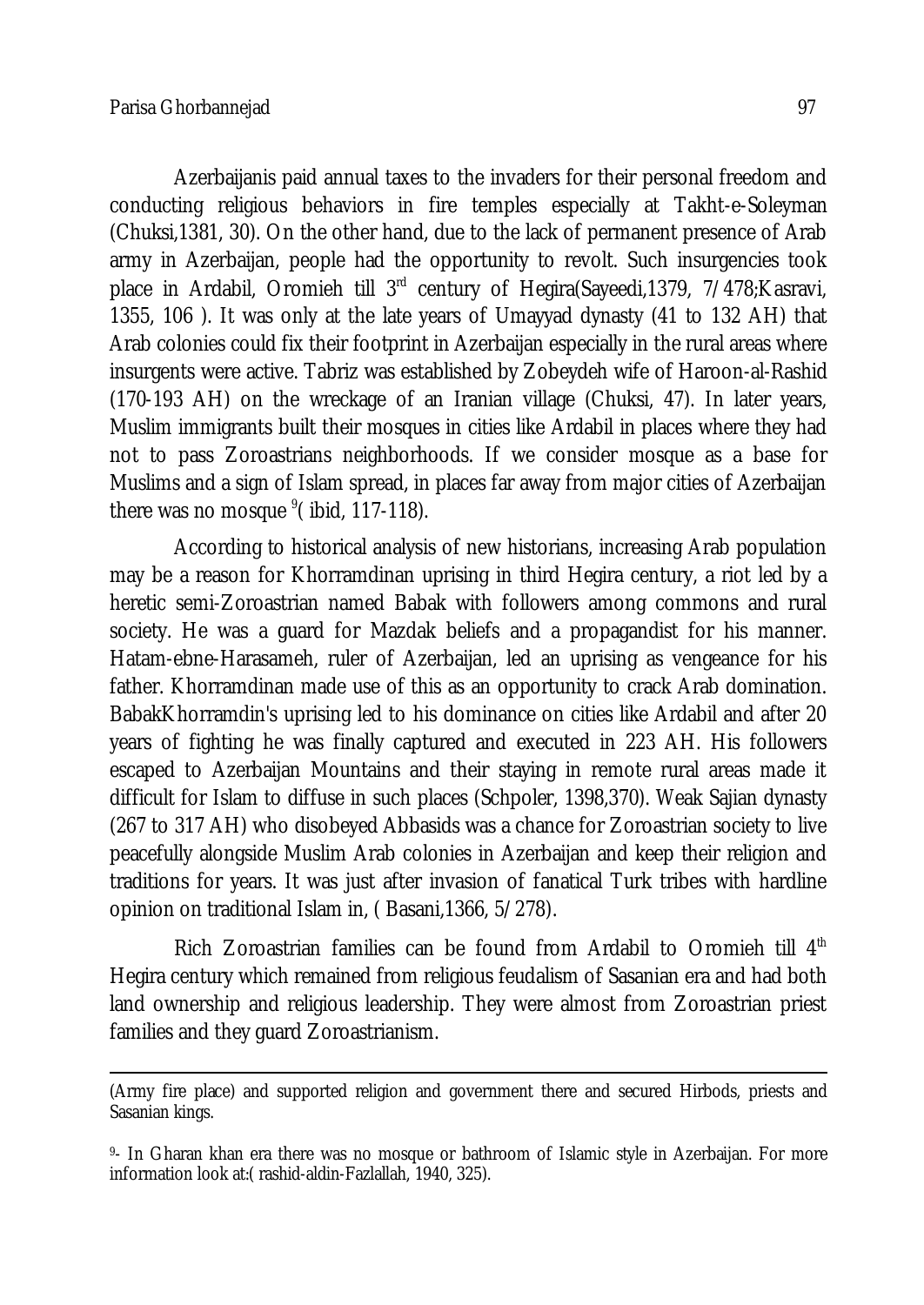Their positions were allocated by Caliph officially and even increasing their taxes (3 times) by Arab and Muslim officers had no effect on their religion and traditions (Chuksi, 123). On the other side, there were just poor Zoroastrians captured by Arabs in uprisings who were forced to adopt Islam and never had the chance to live equal to Arabs.<sup>10</sup> Certainly, this condition did not allow the appearance of Muslim Sufis and mystics from commons of Azerbaijan territory in the first three Islamic centuries.

Despite the late acceptance of Islam in Azerbaijan, it's necessary to remind that habitation of Arab colonies and executing religious regulations and their life styles and implementing Islam rules by Umayyad and Abbasid dynasties gradually changed people's opinion on their own culture and made them more familiar with Islam. This resulted in facilitative and gradual acceptance of Islam. Consequently, the interaction between Islamic culture and traditional culture (Zoroastrianism) was inevitable because no culture can resist when surrounded by other culture.

Arabs and their rulers could not conquer whole territories of Azerbaijan. In addition, some factors resulted in late diffusion of Islamic culture in Azerbaijan including non-rational behaviors of rulers and their agents, continuous turmoil, inaccessibility and remoteness of the region, difference between lingual and cultural basis of residents and invaders, rooted Zoroastrianism traditions in Azerbaijan and power of Zoroastrian feudal families. Quran quoted Zarathustra as Majoos (Haj/18) which means they must be treated by tolerance (although this verse includes hint not promise).

Zoroastrians could prevent Arabs from destroying fire temples by referring to this verse and other quotations of Islam prophet and consider their religious books as divine books (Schpoler, 1/337). Therefore, the presence of Zoroastrianism in Azerbaijan results in late onset of Sufism and mystery as signs of Islamic culture in this region compared with other Islamic territories like Yemen, Sham, Hijaz, Iraq and Khorasan.

 $\overline{a}$ 

<sup>10</sup>- When military prisoners freed, releasing people for religion adaptation had little importance ( Chuksi, 97).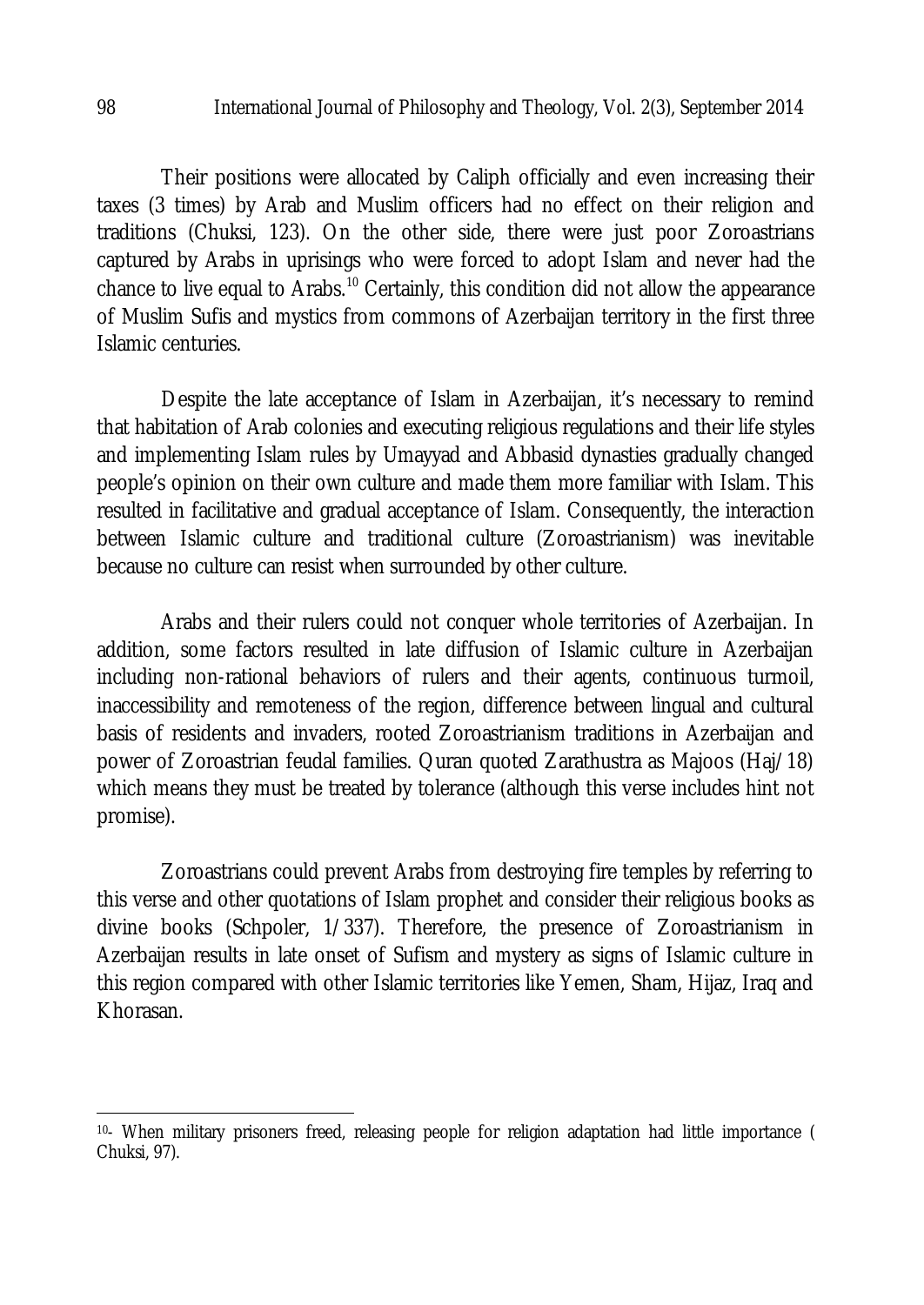### **Influence of Zarathustra mystery on thoughts of firs Azerbaijan Sufis**

The second issue of concern is whether Zarathustra culture and religion and its branches in Azerbaijan could influence new-comer Islamic culture and the appearance of Sufism or not.

Undoubtedly, in order to recognize Sufism in Azerbaijan and its situation since the beginning until Mogul dominance, the ideas, thoughts and methods of individual Sufis originated in Azerbaijan or habituated there, must be investigated. Here, some Sufis of this period will be introduced. Delay in the diffusion of Islamic culture in Azerbaijan till the 3<sup>rd</sup> century left Islamic Sufis and mystics with no chance to settle and guide people in this region. Nevertheless, a general view of life, thoughts and ideas of these Sufis are presented by referring to original documents and facts in order to provide a historical background for studying Sufism in this region.

If we accept Hafez HosseinKarbalayi comments in Rowzat-al-Jenan (Karbalaye, 1/275), Sheikh Abu-Isaac Ebrahim-ebne-YahyaJoveynani must be considered as the first Sufi of Azerbaijan, but it must be reminded that he must be considered as the first Sufi lived in Azerbaijan with no or little information about their life and works. Joveynani was a relative of BayazidBastami (d 261 AH)( Ansari Heravi,1362, 104;Zaryab Khoyee, 1379, 2/176).

according to Rowzat-al-Jennan. He was one of the elders of Tabriz but studied at Khorasan under the supervision of Bayazid.

After Tabriz earthquake in 244 AH, Bayazid urged him to go back home by telling: "Tabriz ruined but the old mosque and your house are undamaged. You have to go to Tabriz because your mother waits for you."<sup>11</sup>(Karbalayee, 1/276) Joveynani guided his disciples in a monestry located in Charandab district of Tabriz beside a mosque and finally died and was buried there in 275 AH.

Hafez HosseinKarbalayee reports are the only information available about Joveynani who mentioned the dialogue between BayazidBastami and Joveynani.

 $\overline{a}$ <sup>11</sup>- Abu-IssacJoveynani came from Khorasan to Tabriz by guidance of his Murshid and educated pupils. Khorasan Sufism arrived at Azerbaijan in second half of third century. (Movahed, , 1381, 57).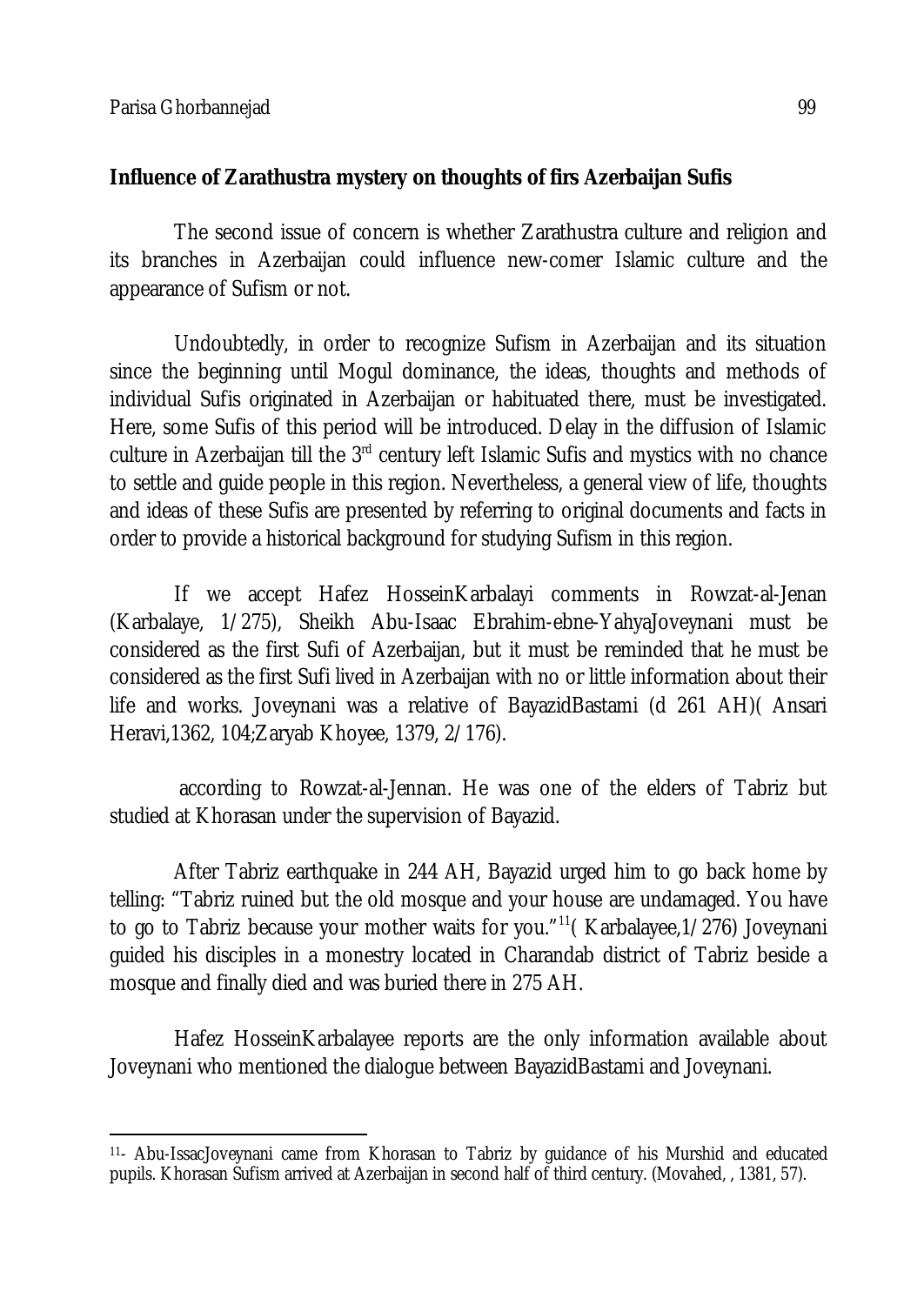Bayazid advised him before his trip to Tabriz: "Don't socialize much with Tabriz people and present yourself as a needless man. It takes time for Tabriz people to get close to you, but they'd give up their relations very soon. They take wise people for granted. Be aware of their Murshids. Tabriz has a cold climate and its people have economical wisdom for life but they don't care about their resurrection."(idem)

Bayazid advice to Joveynani emphasized the fact that Sufis in Azerbaijan have rapture. These Sufis were called respectfully later by the title of Baba which reminds the title of Pir in Sufism. Sufis who led groups of organizations of Sufism had a stronger social figure than their mystical figure.( Kuperily Zadeh,1375, 1/19). So, it can be concluded that Sufism history in Azerbaijan begins from early years on the second half of 2<sup>nd</sup> century.

After Joveynani Azerbaijan witnessed Sufis who worshiped and meditated in Tabriz and Ardabil Khangahs, but there's no name of them in valid references of Sufism and biography of mystics.

After Joveynani, the greatest Sufi of Azerbaijan in the  $3<sup>rd</sup>$  century, there was Sheikh Abu-bakrHossein-ebne-Ali-ebne-YazdanyarOrmavi known as Ebne-Yazdanyar. This title shows that he had a rich Zoroastrian family who kept their traditions and religion until early 3<sup>rd</sup> century. (PourJavadi, 84) Most of credible mystic references such as AllamSeraj, AltaarefKalabazi, TabaghateOwlyavaOrafa mentioning his name and describing his biography show that he had a very important position and status among Sufis of Islam world such as Baghdadis and Khorasanisabd Egyptians. The same scholars mentioned Hessam-aldinChalabi (d 683 AH) as Ebne-Yazdanyar's descendent. His nickname was Ebne-Akhi and was mentioned by Rumi (d 672 AH) (Goulpenyarli, 1375, 227).in the beginning of first chapter of Masnavi as the main promoter for writing this masterwork(AbulghasemJoneyed, 1328, 512-4).

Ebne-Yazdanyar had a good sociability with Iraqi Sufis. He tended to secure Sharia (bargain owner) and attain the science of Sufism.( Solmi, 1986, 406).

Therefore, he challenged Baghdadi Sufis and mentioned Sufis like Joneyd, Noori and Shebeli as people out of monotheism believers<sup>12</sup>(Alseraj-altoosi,1380,505).

 $\overline{a}$ 

<sup>12</sup>-Ebne-Yazdanyar had objective Sufism and considered as a sheikh of Tariqa and disagreed with Iraqi Sufis violated Sharia even Joneyd(Movahed1381, 76).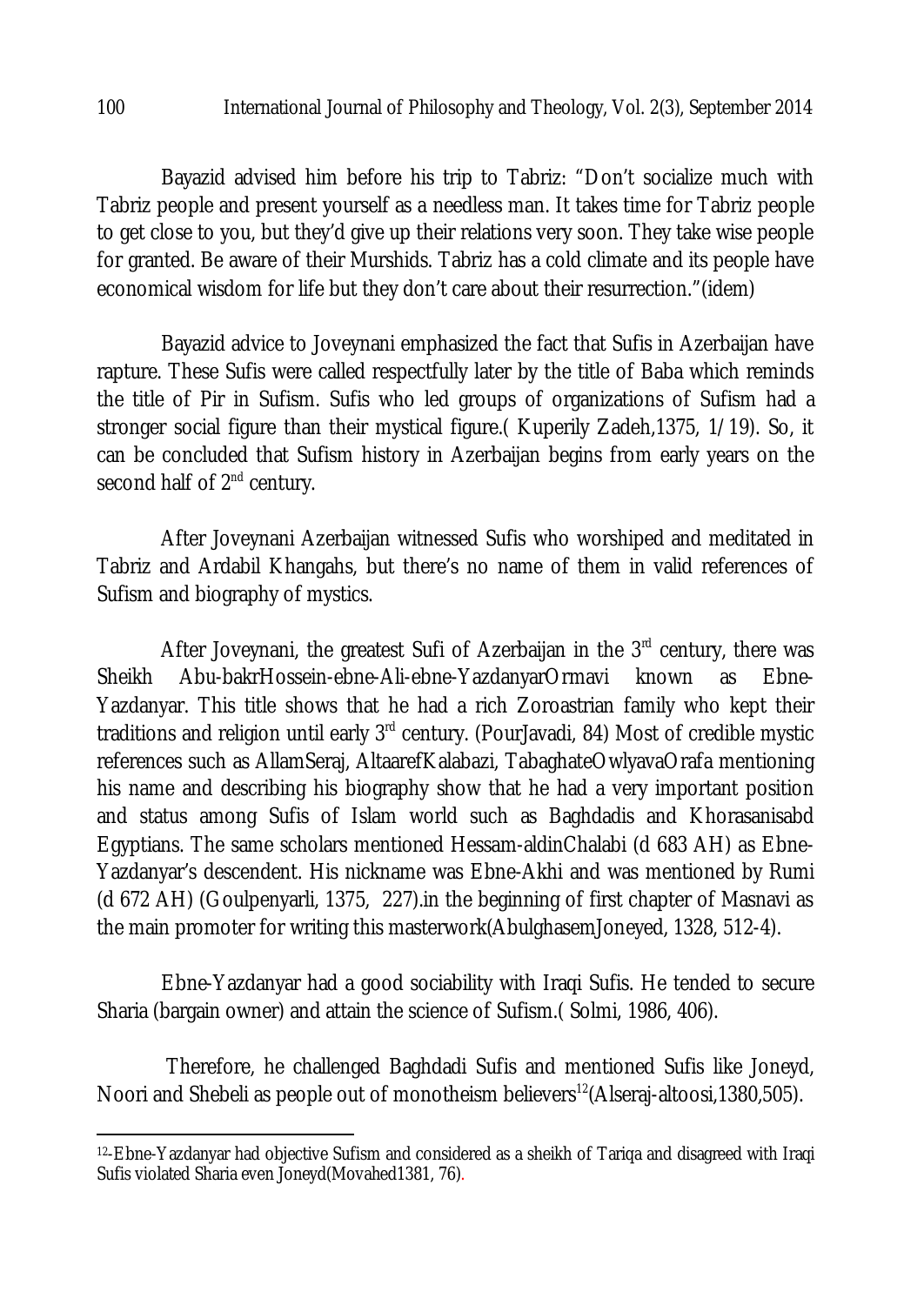Ebne-Yazdanyar joined Abdollah-ebne-Ahmad-ebne-Mohammad Albaheli Baghdadi known as Gholam Khalil (d 275 AH) when he announced his disagreement with Sufism manner of Noori and Joneyd and stimulated Caliph against them by declaring them as denier of Islam prophet traditions. (Zarinkoob, 1375, 119-30).<sup>13</sup> This act caused Baghdadi Sufis blame Ebne-Yazdanyar. He admired Gholam Khalil moderate Sufism who was Sufi, ascetic and narrative (muhadith) at the same time, so we can categorized them in the same class. Ebne-Yazdanyar had such strong ideas on fundamental concepts of Sufism that credible Islamic Sufism sources cannot ignore his remarks. His remarks on recant, repentance, preventing doubtful acts, satisfaction and modesty (his most quoted remarks), fondness with Allah, affection, loyalty, cognition and intuition and also about Sufism, interpretation of Quran verses verifies his accuracy and validity in Sufism, hadith and interpretation. Similar to Gholam Khalil, he adapted Sufism with the school of Imam Ahmad-ebne-Hanbal(Noya,1373, 270-2). Ebne-Yazdanyar ideas had strong effect on later Baghdadi Sufis and the books written on theoretical Sufism. His comments on modesty was quoted by Abu-Saeed KhargooshiNeishaboori (d 406 AH) in Tahzib-al-Asrar. Ghosheiri allocated a chapter in ResaleyeGhosheirieh to the topic of modesty by quoting Ebne-Yazdanyar remarks. His comments also appeared in Sohrevardi'sAvaref-al-Maaref and Ez-al-Din Mahmud Kashani'sMesbah-al-Hedayah(Poorjavadi, 81).

Among Ebne-Yazdanyar ideas on Sufism, there are three important topics: cognition, intuition and relation between spirit and body which highlight his Sufism from others Sufis in his era. In cognition, he believes in accuracy of science by Allah, certainty of what belongs to Allah by heart's eye, realization of Allah unity in heart and appearance of realities and crossing intuition in heart which are different with ideas of official Sufism representatives (Solmi,1986, 409). He considers an eye for the heart via which certainty will be attained (Pourjavadi, 77). His approach to cognition is fundamentally different from mystic thoughts of Hoyveyri (d 465 AH) reflected in Kashf-al-Mhajoob and Najm-al-Din Razi (d 654 AH) in Mersad-al-Ebad, who were representatives of their contemporary Sufism in eastern Islam world and among the followers of Khangahs (monastery).<sup>14</sup>

 $\overline{\phantom{a}}$ <sup>13</sup>- for more information about disagreement between Noori and Gholam Khalil look at( Noya,1373, 270)

<sup>14</sup>Hajviri and Naj-aldinRazi divided wisdom to scientific and inspirational, mentally and theoretical and perceptional (appearance of divine specification on mystis heart).( Hojviri, 1336, , 342-47; Razi, 1366 ,114).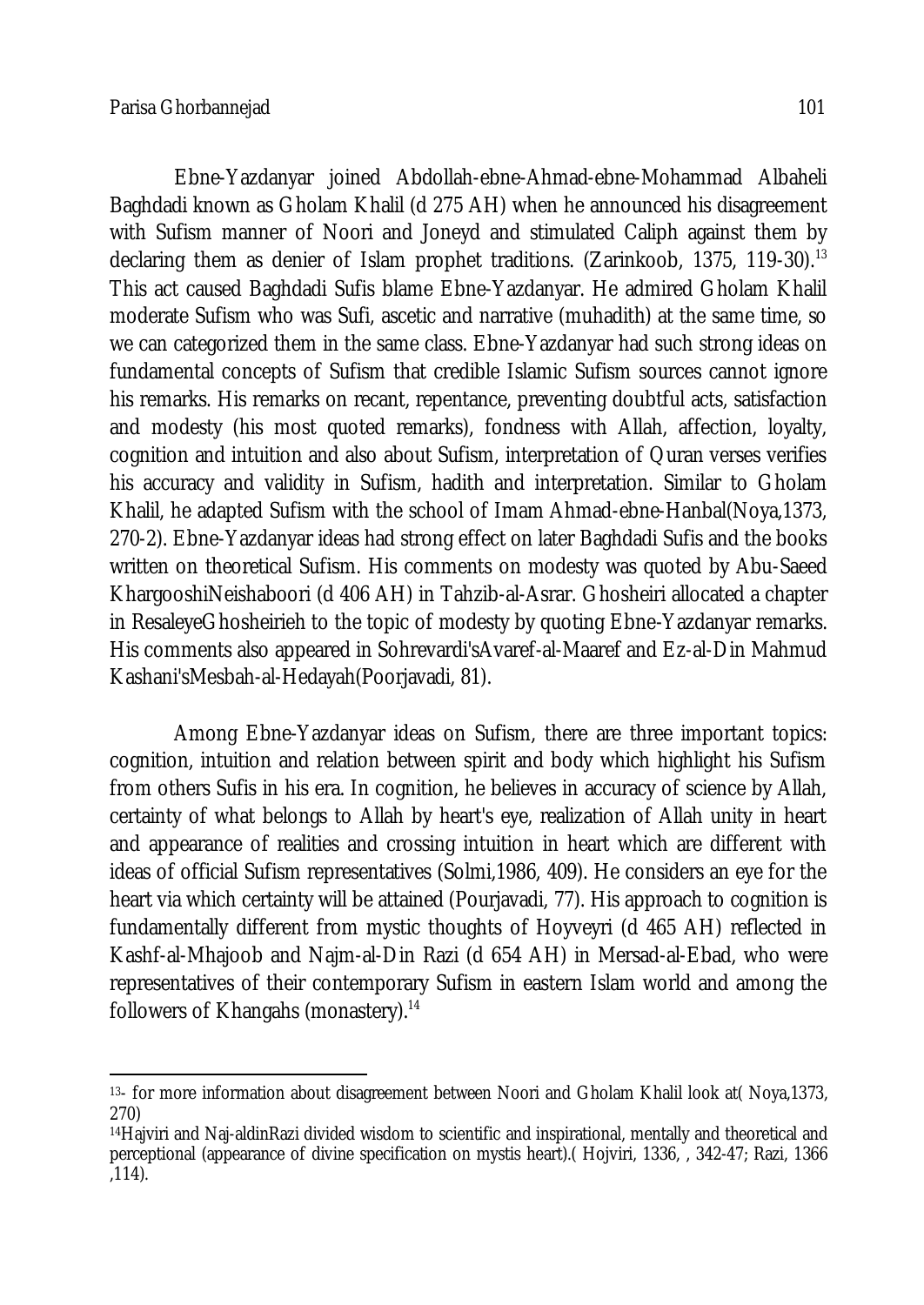This heart's eye makes mystic desirable for Yazdanyar (Solmi, 408.) and extreme cognition can be achieved by the destruction of purity i.e. not seeing your own purity which makes the perception of truth possible in this world by heart's eye( Kolabadi,1371, 136).Ebne-Yazdanyar left aside his contemporary moderate Sufism in perception of truth (intuition) (ibid, 42)and unlike many of other Sufis considered this act permissible in this world and expressed some of his own experiences( Ansari Heravi, 462). Although before Ebne-Yazdanyar, some other Sufis such as BayazidBastami, Ghazi Ibrahim Bakhrzi, Shah ShojaKermani and Ali-ebne-al-Movafagh visited Allah in their night dreams, but none of them talked about heart's eye and truth intuition in this way (Ansari Heravi,pp 106, 237, 290).

Although all of them were Sufis with Iranian origin in the first Islamic centuries, one can guess that Ebne-Yazdanyar's thoughts rooted in his Zoroastrianism background and moderated in conjunction with Islamic Sufism. In Zoroastrianism traditions, meeting Ahura Mazda, talking to him and even fighting beside him had a long history (Zarinkoob,1375, 24). This visualization can be found in lithographs of Achaemenian where Ahura Mazda appeared like a mid-aged man with symbolic tools in his hands. (Oshidri, 1376, 27). In Sasanid era (Ebne-Yazdanyar family are descendents of this dynasty) Ahura Mazda riding a horse presents kingdom and religious power to Sasanid kings. This figure can be found in Fars lithographs<sup>15</sup> and on the coins discovered from Azerbaijan. Certainly, this approach to wisdom lord (Ahura Mazda)( Kent, 1955, 164) who is the creator of goodness can be shown in Islamic period with a moderate picture in intuition (truth perception) by heart's eye. Yazdanyar's words on the relation between spirit and body are evidences for the assumption of the existence of signs of Zoroastrian thoughts. NasrolahPourjavadi said that:

"One of the important words remained from Ebne-Yazdanyar is his comments on spirit and body and their relationship which is first quoted by Solami referring to AbubakrRazi in Tabaghat-e-al-Sowfieh. In Ebne-Yazdanyar opinion, spirit is the farm of goodness because it's the mine of mercy and body and self are the fields of evil because they are mines of lust. Desire is the educator of body and wisdom is the educator of spirit. Cognition stands between wisdom and desire and locates in heart.

 $\overline{a}$ 

<sup>&</sup>lt;sup>15</sup>- For example in Naghs-s-Rostam lithograph shows Ardashir I crowning where Ahura Mazda ride on a horse trampled Ahriman and gave the power ring to the king. (lokonin, 1365, 32).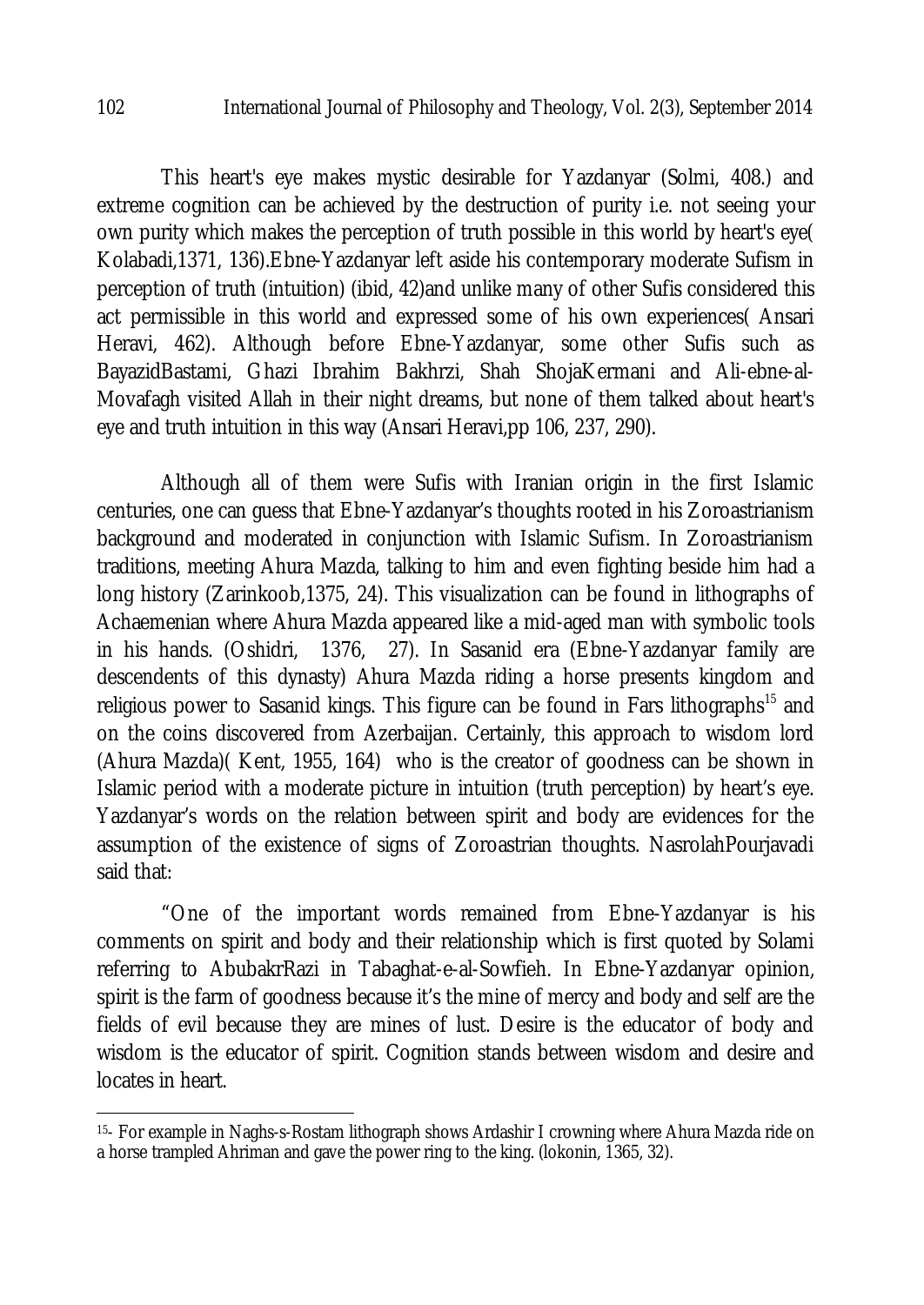Desire and wisdom are in struggle one with the army of self and the other with the power of heart. God helps wisdom and God chooses the winner of this fight."( Solomi, 408).

These words of Ebne-Yazdanyar are important in history of Iranian psychology in Islamic period. Phrases used here are different in philosophy and meaning with the known format of them. Ebne-Yazdanyar lived in an era when new-Plato philosophy tradition did not appeare and was not wide-speared in Iran. He lived before Farabi (d 339 AH). Self here has not the philosophic meaning of this term (Greek: pashookhe). Its meaning is based on Quran and is the same as Sufi phrase of despotic soul and wisdom here means rational wisdom used by philosopher which is blamed by Sufis and considered against love and kindness. Wisdom here means rational soul among philosophers and spirit means wisdom (Greek: noos) as new-Plato philosophers used.

Pre-Islamic Iranian ideological backgrounds can be found in Ebne-Yazdanyar words. His grandfather with Iranian name was Zoroastrian and his family in Uromyeh were inspired by Iranian spiritual heritage. Usually, scholars and religious figures in this period were among rich families and Ebne-Yazdanyar was no exception. However, the challenge between spirit and self, one as field of goodness and other as field of evil is equal to tend toward either goodness or evil, one deals with wisdom and other deals lust which is similar to belief in Ahura and Ahriman forces in ancient Iran. These forces each with an army struggle one another. Wisdom is the heart's army (or spirit) and desire is the army of self. So there's a persistent fight between goodness and evil inside human being. They are supported from outside, wisdom is supported by divine grace and desire is backed with Khezaln (leaving one alone). So divine grace is Ahura's support and Khezlan's is Ahriman help(Pourjavadi, 83-85).

In fact, Ebne-Yazdanyar's idea on relation between self, wisdom and spirit is opossiteFarabi and other scholars such as Ebne-Moskoye (d 421 AH), Razi (d 320 AH), etc. Farabi thoughts in practical wisdom (morality) is based on triple selves. Self contains what gives life to physical body by forces and tools and makes plants, animals and humans out of it and includes plant self, animal self and human self or rational self (DavariArdakani, 1389, 51). In this theory wisdom is considered as perfection of rational self and rational self is the perfection of body (ibid, 261).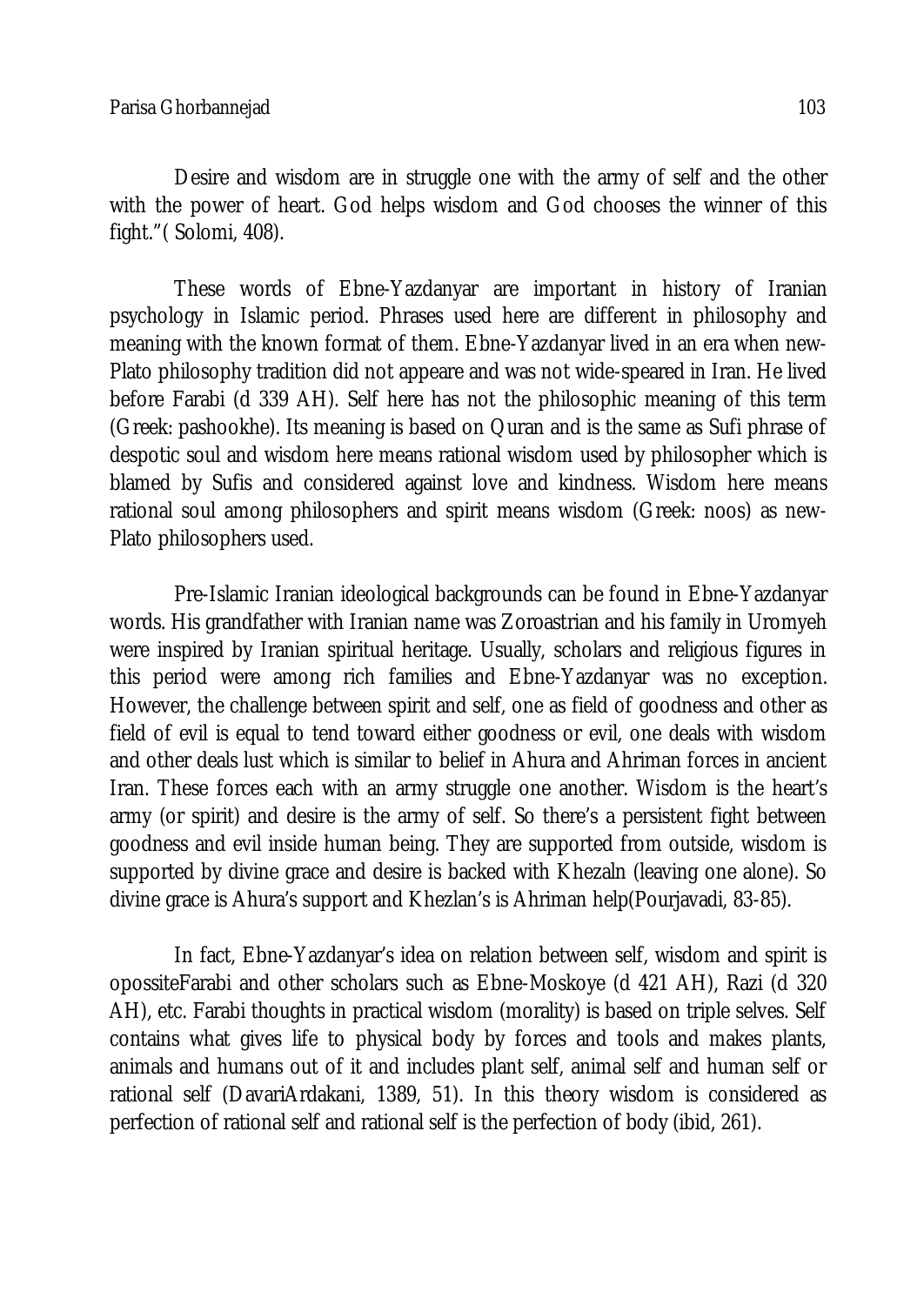According to the theory of triple selves with Greek roots (Aavani, 7/11-210), quad-virtues of wisdom, chastity, braveness and justice are effective in attaining bliss by avoiding extremism (theory of mediocrity). But Ebne-Yazdanyar considered wisdom against self and believed that wisdom is related to spirit and triple selves are not effective and like ancient Iranian traditions he believed that not only in the outside world but inside human being there's a challenge between antithetical forces of Ahura and Ahriman. Farabi theory of triple selves had strong effect on later scholars via his writings (Davari, 261).

Thus, Ebne-Yazdanyar (d 333 AH) is the greatest Sufi of Azerbaijan prior to Mogul massacre with his exclusive mystic thoughts in Islamic Sufism through east of Islamic world. He was an effective person capable in joining ancient Iranian thoughts with Islamic mysticism. The same belief backgrounds appeared as Hekma-al-Eshragh by Shahb-aldinSohrevardi (killed at 587 AH) based on Khosravani wisdom.

After Ebne-Yazdanyar, another Sufi from Orumiyeh was introduced, called sheikh Abu-al-Hassan Ormavi. As pointed out earlier, his name was just mentioned in Heravi'sTabaghat and Jami's Nafahat (Ansari Heravi, 532; Jami, 240) and the only words remained from him are about loyalty: "Abu-al-Hossein was asked what loyalty is? He said: what you return from, never return back. They said: this is the general description, what is the specific meaning? He said: it's when you know why you have returned" (Jami, 240) This quotation is reminder of Alast promise which is a common concept among Sufis and according to the equal meaning of promise in Farsi compared with Vafa (faith) in Arabic, this phrase was used against perfidy (Kashani, 1376, 116). This was considered as part of Iranian mythological thoughts on the promise between Ahura and Ahriman by Mehr angel (Mitra) as the guard for this promise which must be reminded by all Ahura man (Zarinkoob, 23; Shaked, 1381, 257-87). This homology must be accepted with care.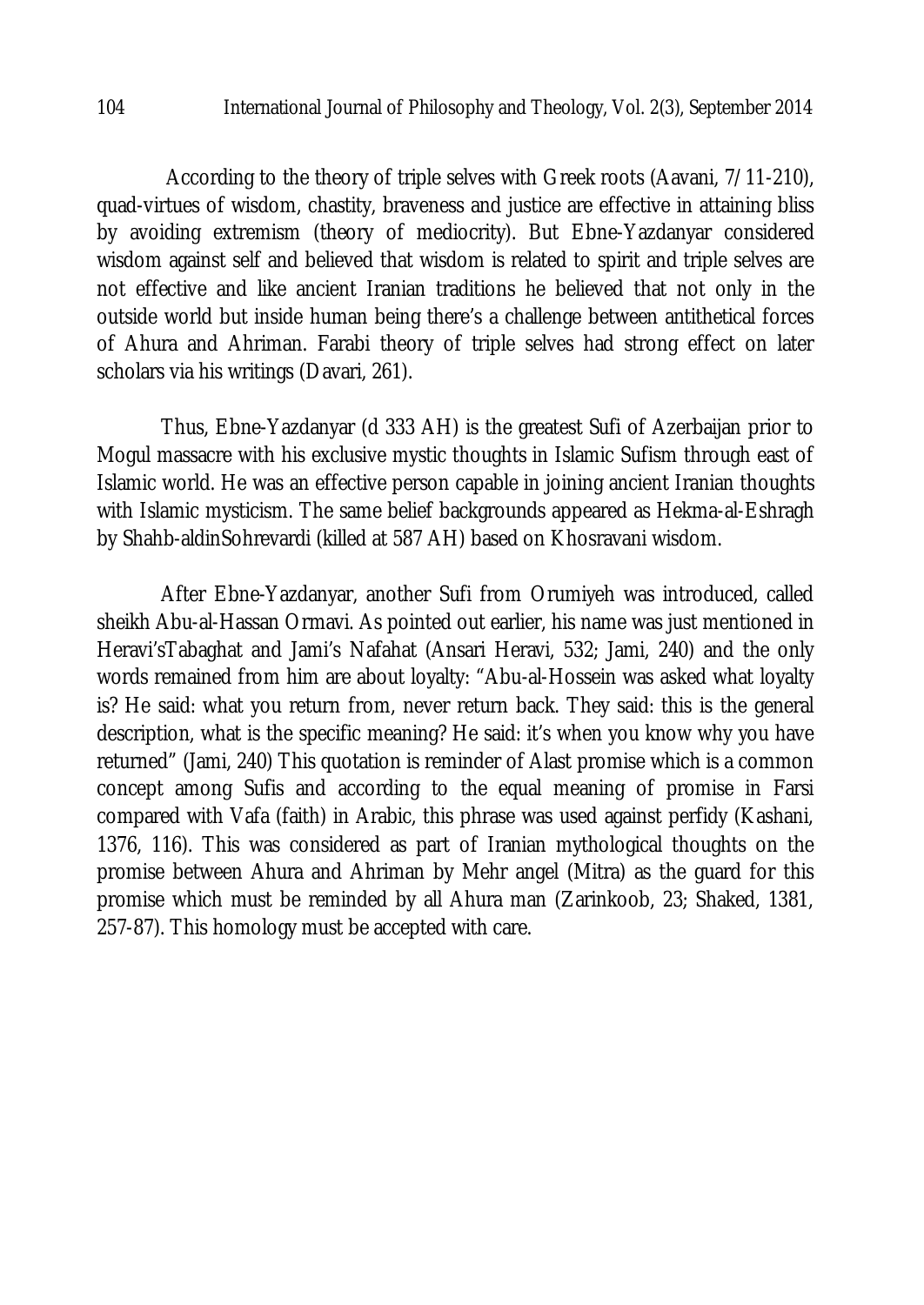## **Conclusion**

Islamic religion and culture diffuse later in Azerbaijan. Presence of traditional religious centers and rich fanatic Zoroastrian families till  $3<sup>rd</sup>$  Hegira century, influence of Mazdak and Mani tradition among people of mountainous and remote regions, poor political performance of agents and rulers assigned by caliph, lack of growth of Islamic social and cultural institutions, uprising of people against Arab dominance, lingual difference between victors and local people and attention of people to livelihood instead of resurrection were important factors preventing the spread of Islamic culture in Azerbaijan and consequently late onset of Islamic Sufism.In the thoughts of initial Sufis of Azerbaijan which is represented by Ebne-YazdanyarOrmavi (from Orumiyeh) signs of mystic pre-Islam Iranian thoughts can be seen which later appeared in Sohrevardi'sHekmat-al-Eshraghand spread in Sufism and philosophy of Islam through him. Concentration of these thoughts on heart and theirilluminationis the perception of God (intuition) and the issue of goodness and evil. If mysterious manner of Ahl-e-Haghis also considered as a type of mysticism and Sufism, one must consider the effects of Mani tradition on Ahl-e-Hagh which appeared in Azerbaijan and later highlighted in mystic tradition of chivalry which needs further research.

# **Refrences**

Abu Dolaf, M. (1407). All about Geography. Edited by Fouad Sezgin, Frankfurt.

- Alseraj-altoosi, A. (1380). Allam-fi-Tasawuf. Abdulhalim Mahmud and Abdulbaghi Sarvar, Cairo.
- Ammozgar, Zh. (1375). Myth of Zarathustra life. Tehran: Cheshme.
- Ansari Heravi, Kh. (1362). Tabaghat-al-Sowfieh. Edited by Sarvar Moolayee, Tehran: Toos.
- Attar Neishaboori. F. (1366). Tazkerat-al-Owleya. Edited by Muhammd Estelami. Tehran: Zavar.
- Boil. G. (collector) (1364). Iran Cambridge History. Translated By Hasan Osheh, Tehran: Amir Kabir.
- Bois, M. (1374). History of Zoroastrianism. Translated by HomayoonSaanatiZadeh, Tehran: Toos.
- Chuksi, J. (1381). Fight and Compromise. Translated by Nader Mirsaeedi, Tehran: Ghoghnoos.
- Davari Ardakani, R. (1389). Farabi Philosopher of Culture. Tehran: Nashr-e-Sokhan.
- Goulpenyarli, A. (1375). Life philosophy and works of Rumi. Translated by TofighSobhani, Hehran, Human Science and cultural studies research center.
- Hojviri, A. (1336). Kahsf-al-Mahjoob. Edited by Valentin Zhokofski. Tehran: Amirkabir. Holly Quran